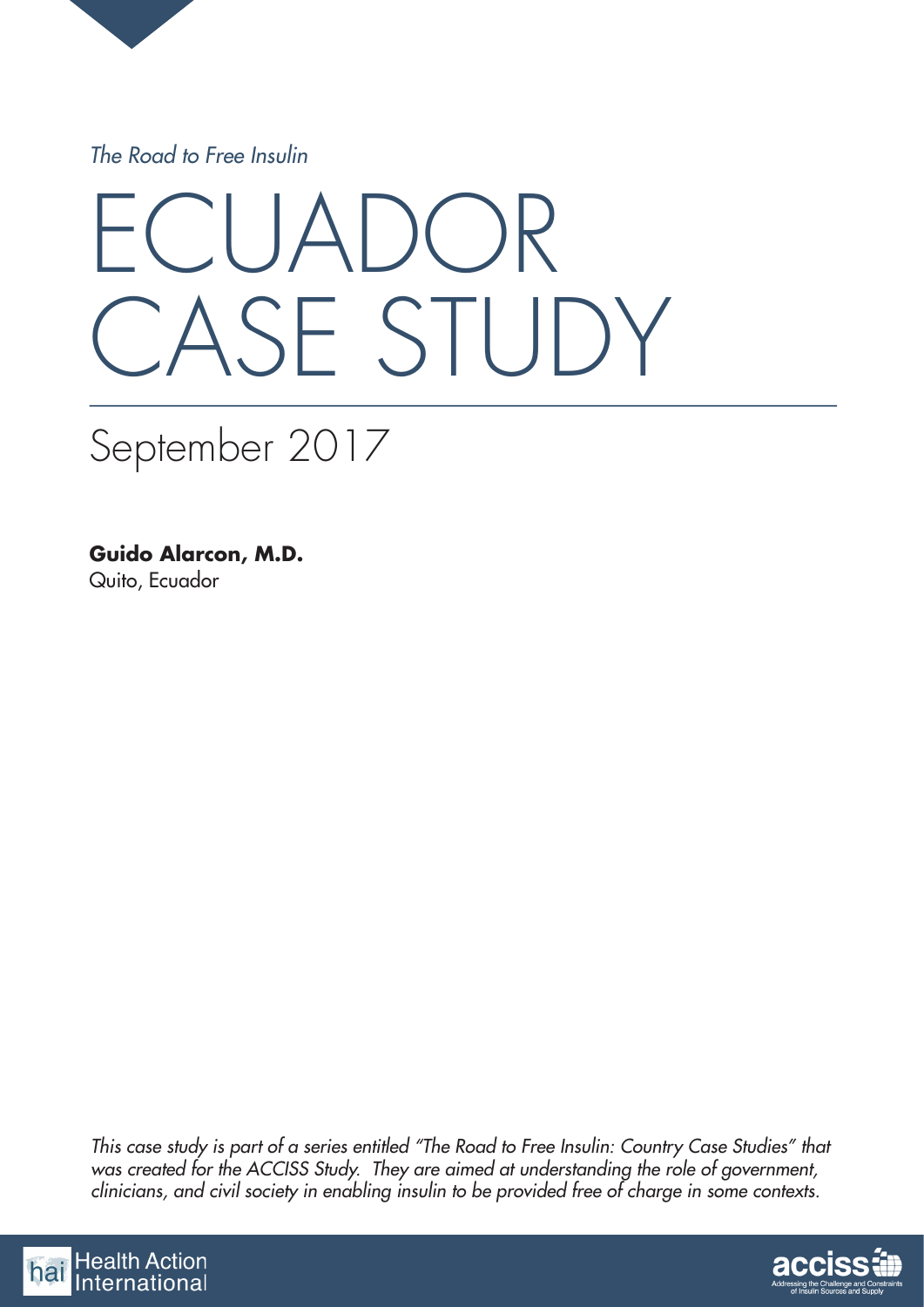# **The Road to Free Insulin: Ecuador Case Study**

Guido Alarcon, M.D. Quito, Ecuador

**September 2017**

#### **Published by**

Health Action International Overtoom 60 (2) | 1054 HK Amsterdam The Netherlands | +31 20 412 4523 [www.haiweb.org](http://www.haiweb.org/)

#### **Disclaimer**

The ACCISS Study is supported by The Leona M. and Harry B. Helmsley Charitable Trust and Stichting ICF. The analysis included in this report is that of the authors alone and does not necessarily refect the views of the Helmsley Charitable Trust or Stichting ICF. All references and conclusions are intended for educational and informative purposes and do

not constitute an endorsement or recommendation from the Helmsley Charitable Trust and Stichting ICF.

#### **Licensing**

This report is licensed under the Creative Commons Attribution-NonCommercial 4.0 International Licence. You may share and adapt this material if you give appropriate credit, provide a link to the licence, and indicate if changes were made. You may not use the material for commercial purposes. To view a copy of this licence, visit <http://creativecommons.org/licenses/by-nc>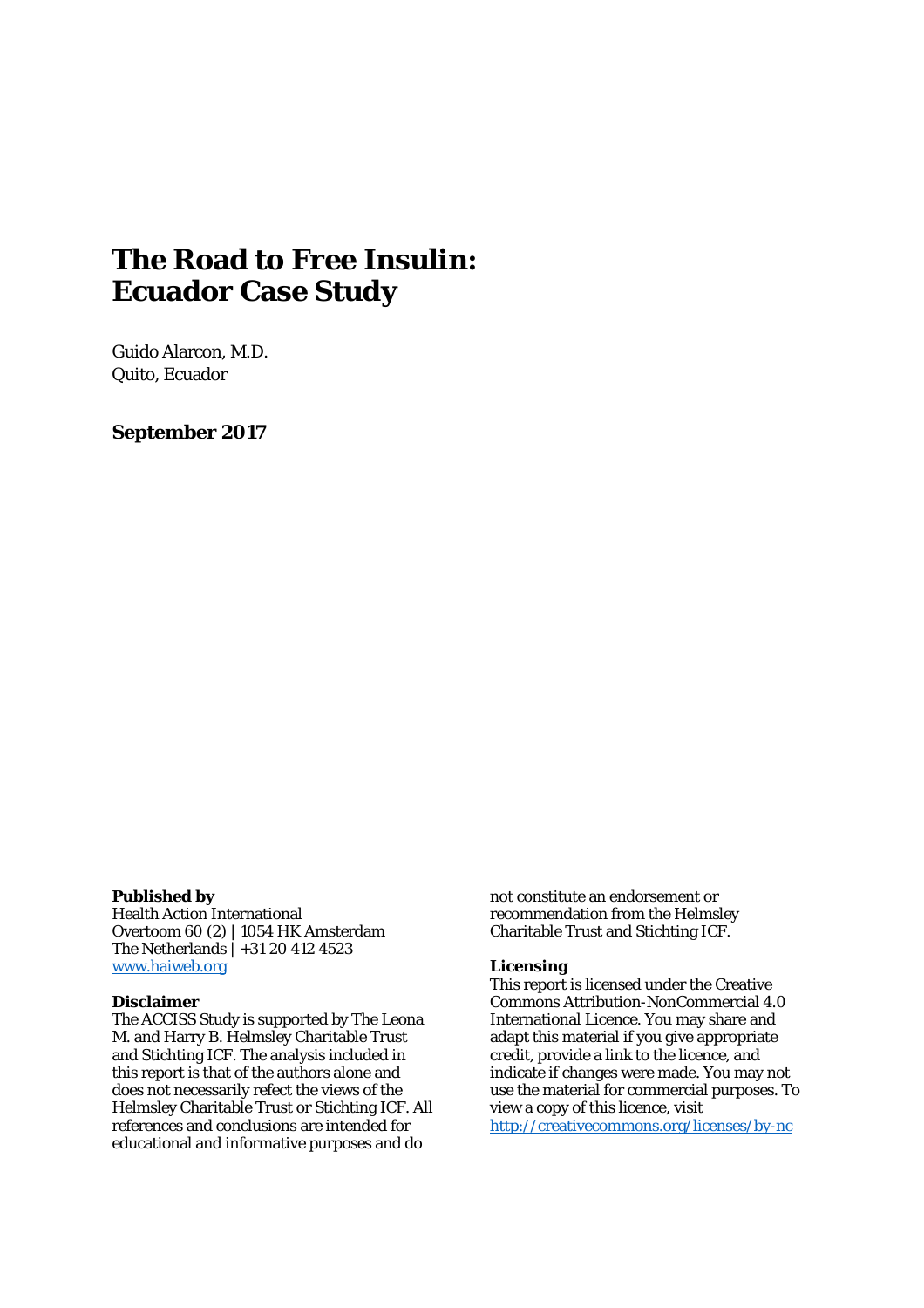## **Background**

Located on the pacific coast of South America, Ecuador is a country of about 15 million people (2010 census data). Its gross domestic product (GDP) in 2015 was US\$100.2 million.

increased substantially in the past five years, mainly as a result of the surge in oil prices. Even with the economic surge, in 2013, 26 percent of the population still lived below the poverty line (1).<br>According to the World Health World Health Organization (WHO) and the World Bank, Ecuador gave 9.2 percent of its GDP to health in 2014; this is a substantial increase from less than one percent in the beginning of the century.

The Ecuadorian Health system divides the country in nine zones and 139 districts. The idea is that every district should have various small health centres and one basic hospital (hospital basico), and every zone must have at least one general hospital (see Figure 1



Figure 1. Map of health centers and hospitals in Provincia de Esmeraldas (2)

for an example of the Provincia de Esmeraldas zone). There is also a higher level of care that is called the national reference hospital, but this is only available in the big cities.

#### **Ecuador's Health System**

The country has three main health systems. The private sector and the public sector, which is divided into the Ecuadorian Social Security Institute (IESS), and the Ministry of Public Health (MSP). There is a separate health system for selected people, such as military and

police personnel, called ISSFA[1](#page-2-0) and ISSPOL[2,](#page-2-1) respectively. People who are work-dependent and have a salary are subscribed to the IESS system as a requisite by law. This allows them to seek assistance at this Institute's health services any time. Every Ecuadorian can access the MSP system if they are not subscribed to the IESS system. Basically IESS, MSP, ISSFA and ISSPOL are regulated by the same laws but have different budgets.

The country is following a model called the Integral Health Attention Model (MAIS[3\)](#page-2-2). It is based on 'levels' of care depending on the complexity of the health request or condition. For example, in diabetes care, tests like HbA1c requires a higher level of care outside the primary



care physician's office, but follow ups to this test are to be carried out by the primary care physician.

<span id="page-2-0"></span><sup>1</sup> ISSFA: instituto de seguridad social de las fuerzas armadas

<span id="page-2-1"></span><sup>2</sup> ISPOL: Instituto de seguridad social de la policía Nacional

<span id="page-2-2"></span><sup>3</sup> MAIS: Modelo de atención Integral de salud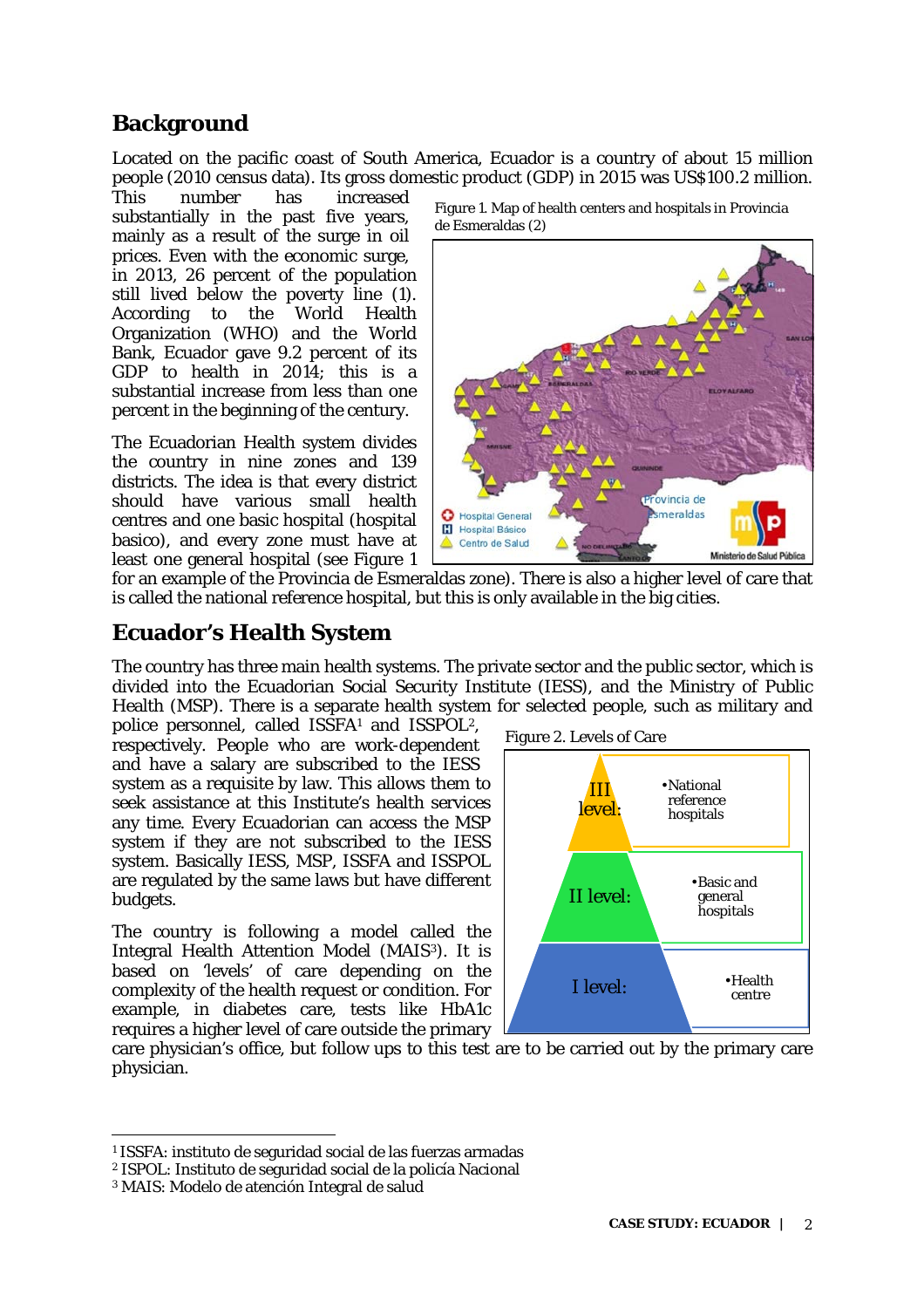This model aims to decongest hospitals and focuses more on the population's health needs. People initially entering into the health system with basic concerns start in level I. If capacity is limited, or needs are more complex, they are sent by reference for a higher level of attention. Sometimes capacity is saturated at higher levels but several private clinics have contractual agreements with the government and patients will be referred to those centres if there is limited availability. Figure 2 shows the various levels of care.

The MSP has created an essential medicine list (EML; Annex 1) based on the epidemiological knowledge in the country. The same institution uses this list and data provided from the health centres to purchase medicines. In 2015, the government created two procedures by which they would purchase medicines. The first procedure, called 'reverse auction', is initiated when a government sets a maximum price and opens the process up to auction. Pharmaceutical companies then offer competitive prices to the government and the lowest price is chosen for that specific medicine. This results in many companies selling different medications to the public sector. The other process they established is buying medicines directly from a catalogue and choosing the lowest price available. Companies participating in this process could be from anywhere in the world, but 80 percent of the time, national companies are chosen. The medicines must have a permit given by the MSP to assure quality. Additionally, they take samples of the medicines and send them to laboratories to assess if they have similar concentrations as the originals. According to one zone epidemiological director, acquisitions tend to be of medicines of the cheapest price available, so the purchasers choose from the catalogue if the offering price could not be lowered by the reverse auction process, and vice versa.

## **Diabetes in Ecuador**

The lack of research in Ecuador has resulted in very limited epidemiological data about diabetes in the country. According to disease estimates and projections published in 2015 by the International Diabetes Foundation (IDF), diabetes prevalence in Ecuador is about 8.5 percent and will increase to 10 percent by 2040. The IDF estimates that the incidence of type 1 diabetes is 0.1/1000 and the prevalence is 0.4/1000 children (3–4). The CARMELA study, which investigated the prevalence of cardiovascular risk factors in Latin America, reported that in Quito, Ecuador's capital, the prevalence of diabetes reached 5.9 percent (5). According to information provided by the National Institute for Statistics and Census (INEC), diabetes is the second-most common cause of mortality in the country.

The average Ecuadorian's knowledge and awareness about diabetes and its risk factors has grown exponentially over the past few years due to physician training, a growing amount of organisations in the field, and an investment in public health. As part of this new trend, the government has created public policies that may help prevent and treat type 2 diabetes according to international guidelines. Unfortunately, type 1 diabetes has mostly been on the margins of these policies. In addition, according to the president from one diabetes nongovernmental organisation (NGO) in Ecuador, a limited number of specialists practise in the paediatric endocrinology field. Several NGOs have been established to fill some of the gaps in care, particularly for children, and work specifically with children living with this condition. These organisations have sponsored projects aimed at creating awareness, educating patients and physicians, and providing many children better options for care.

The majority of diabetes specialists in Ecuador are concentrated in major cities and are not necessarily accessible to populations where diabetes is more prevalent. Consequently, the immediate management of diabetes falls to general practitioners or primary care physicians. In the past few years, the health ministry created guidelines for the treatment of chronic diseases and, in 2017, released its own diabetes management guidelines to be applied throughout the country. These guidelines state people with diabetes are only referred to endocrinologists by their general practitioner in cases of diabetes complications or tough management issues. After resolving the problem, people are then supposed to go back to their primary doctor with a counter-reference. In practice however, most of these people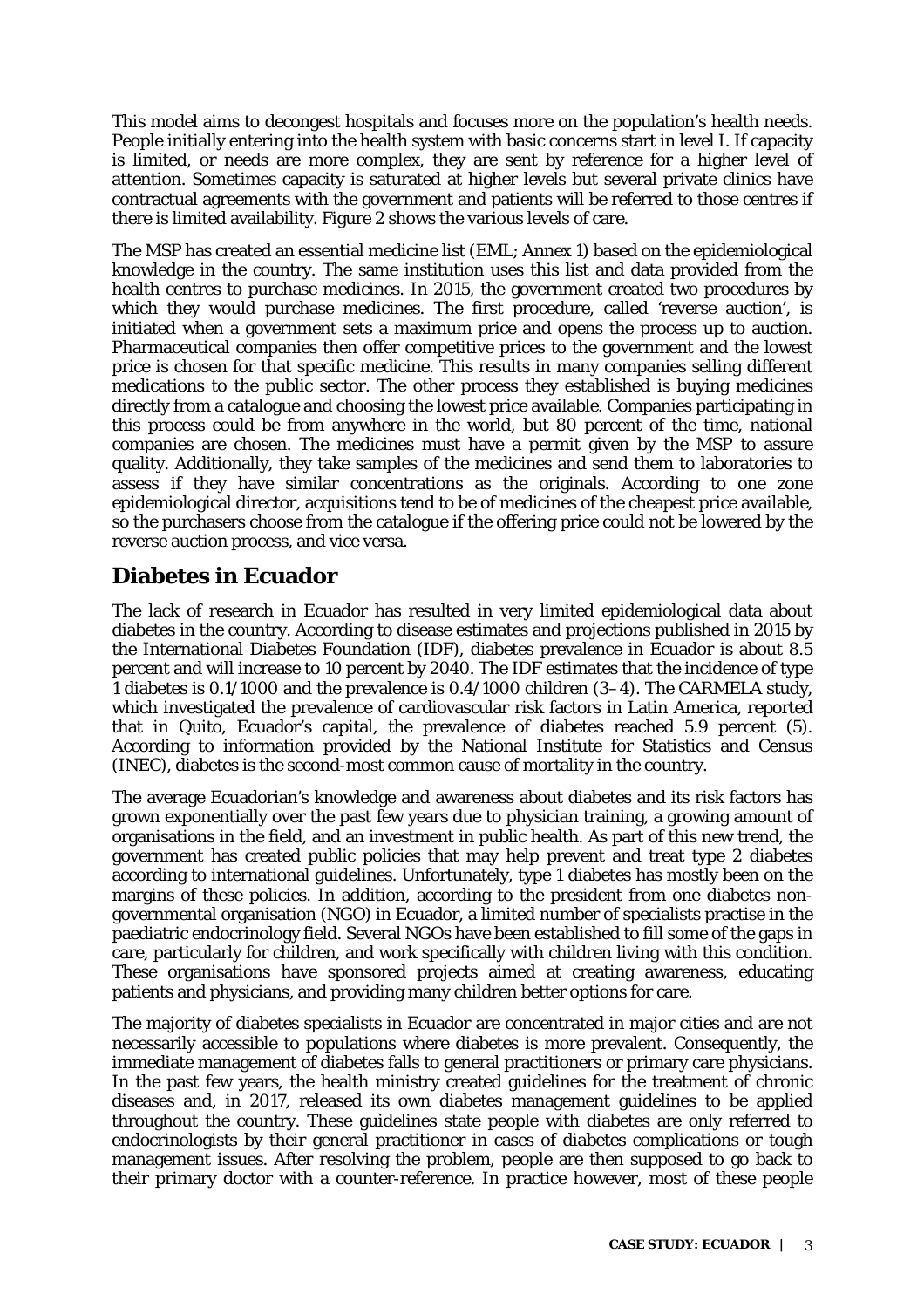continue to be managed by endocrinologists and/or internal medicine physicians, and do not go back to their general practitioner, according to one physician who works in one of the rural districts.

#### **The Provision of Free Insulin**

After the new constitution was written in 2008, the public sector provides medications for free to those in the public system. In order to obtain these medications, they must be included in the country EML, unless it is specifically requested by a physician. It also should be prescribed by a physician working in the MSP system. In Ecuador, insulin is on the EML but only two types are included: NPH (intermediate-acting insulin) and regular (short-acting insulin). Until 2014, lispro and glargine were also included on the list, but the public health ministry decided to take both out, arguing that data did not demonstrate a clinical advantage in comparison to regular and NPH and were both more expensive.

Policies regarding free access to insulin are the same policies that govern free access to other medications. Certain zones and their populations go to one specific public health centre and appropriate referral centres. Every health centre has a director who requests the medicines that their population needs via the online National Public Procurement Service catalogue [\(catalogo.compraspublicas.gob.ec\)](https://catalogo.compraspublicas.gob.ec/categoria/3). The pharmaceutical company should then deliver the products in less than 15 days. Normally, every four months the health ministry signs new contracts with pharmaceutical companies that can sell medicines to every district at a prefixed price. For example, Annex 2 shows the current contract for NPH. According to the director of an urban zone, the disadvantage of this system is that when the area of care they are assigned requires expenses above US\$7000, the process requires approximately three months, while a smaller purchase will be delivered faster allowing for immediate distribution.

Currently, most districts are getting NPH and regular insulin from Leterago SA and Pharmabrand for US\$3.04 and US\$4.05 for a 10ml vial, respectively. These numbers can change with every auction. Last year, the health ministry approved an order (Annex 3) that states that strategic drugs, even if not on the EML, cannot be more expensive in the private sector or bought by the government for more than the maximum of what the order says. This includes all types of insulin.

All health centres and hospitals are required to report monthly to a local administrator with information, including diagnoses, medicines and amounts used, and epidemiological data. Based on this, every district buys a certain quantity of medicines for each disease reported in that area, plus 25 percent extra for stocking purposes, directly from pharmaceutical companies. They do this every month or every time medication supplies run low. Each area has its own budget assigned by the MSP and all expenses are adjusted to it.

People with chronic conditions can be prescribed enough medicines for three months, but according to the director of medicines in one rural district, physicians often prefer to give only one or two months of dosage; otherwise their centre can risk running out of medicines. At every follow up, a patient should receive an insulin refill. There is no limit to the amount they are given; instead, doctors will calculate prefixed doses and their need within those few months and prescribe based on this amount.

According to one district administrator, there is sometimes a period in which they have run out of medicines and patients are unable to receive refills. This is mainly due to the time the auctioning process takes. In the  $17<sup>th</sup>$  district, for example, they ran out of insulin just once, and this was due to contract delays. In conclusion, the major delays in the purchase of medicines are the result of administrative delays.

According to Quito's preventative taskforce chief, there is not enough money to buy all the supplies needed for people to manage their diabetes at home (including syringes, test strips, glucometers, etc.). The taskforce therefore decided to purchase certain amounts of supplies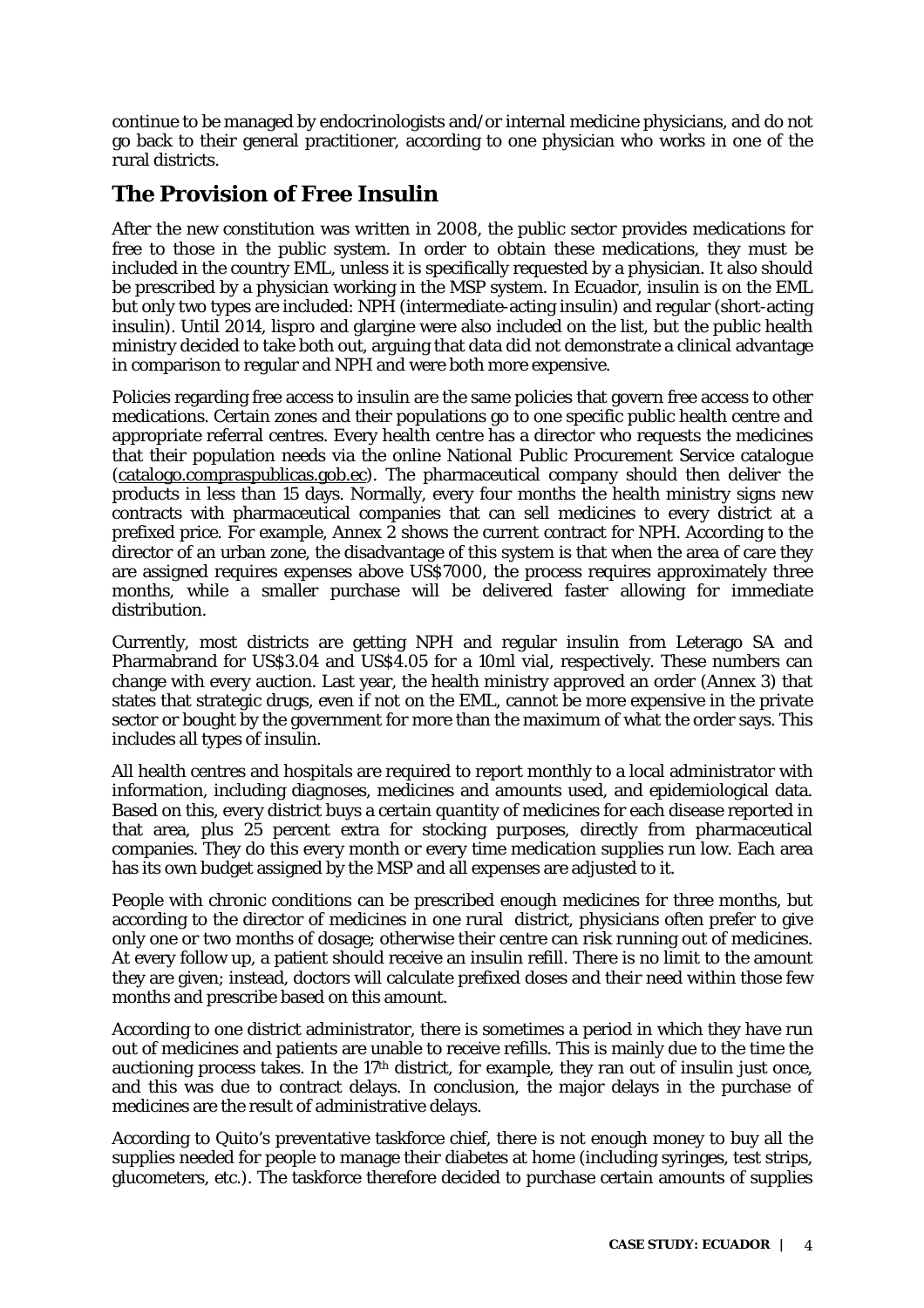for each health centre to serve people living with diabetes. While syringes are given to insulin users to take home (amounts calculated by the physician), other supplies can only be used at the health centre itself. For example, people must go to these centres to get their glucose measured with a glucometer. Laboratory tests are provided for free, but not all tests are available in every health centre. For example, HbA1c is only performed at higher level centres that handle more complex health needs. These centres are located in cities, so some people must travel to get these tests.

# **History of the Provision**

In 2004, the Congress approved a code called prevention, protection and integral attention for people with diabetes (Annex 4). The code states that the government will assure protection, prevention, diagnosis, treatment and control of the complications of diabetes. Every Ecuadorian citizen and foreign citizen that has lived in the country for over five years can access this program. In 2004, medicines were not free. Children, people living with disabilities, or elderly people could pay 50 percent less for medicines. In practice, most of what was written in this code never became a reality.

In 2008, Ecuador changed its constitution (Annex 5) to include several policies for health (e.g., "Every citizen has the right to health and the state should assure it.") Based on this, they impelled a model created in the 1980s, called MAIS (Annex 6). The country prioritised the wellness of people by changing the curative mindset of health personnel to focus on disease prevention and health promotion. For example, Ecuador instituted policies regarding sugar and carbohydrate uses, such as labeling high sugar content products, taxes for those products, and forbidding the advertising of sugar containing products for children. In the upcoming months, the general assembly will approve the organic health code (Annex 7), which states, "the government should assure access and availability to qualified medications and its rational use, prioritising public health interests rather than economics". With those concepts in mind, they began prioritising three aspects: infrastructure, equipment, and human resources. This includes assuring progressive gratuity for public services.

In the past eight years the Ecuadorian health system has changed policies significantly. According to the director and medication expert for the MSP, all these policies have changed as a result of the political change in the country, not as a result of a particular individual or organisation. Whenever a new policy or regulation is in the making, the government calls private and public personnel implicated in diabetes and allows them to participate in the process. The people responsible for ensuring these policies are fulfilled are the physicians working for the MSP, especially in primary care, because they well know how patients are being treated, and if they are getting the insulin they need.

#### **Challenges/Lessons Learned**

Having certain medications free of charge helps to offset the burden of diabetes and is particularly lifesaving for those living with type 1 diabetes. Unfortunately, insulin is not the only requirement for living a healthy life with diabetes. Insulin users also need test strips, syringes, a glucometer and, most importantly, knowledge. The lack of knowledge is as dangerous as the lack of insulin itself.

Most developed countries manage diabetes with a team comprised of endocrinologists, diabetes educators, nutritionists and psychological support. In Ecuador, it is difficult to find one complete team. There are few diabetes educators. NGOs, have had to take on the role of education in type 1 diabetes. Not surprisingly, these organisations are also centralised in the three main cities, but have several projects in which they try to cover other areas.

While managing diabetes is challenging for everyone, it can be even more challenging for those with minimal education. The Ecuadorian Juvenile Diabetes Foundation (FDJE), based in Quito and Guayaquil, is an NGO that provides education to families living with type 1 diabetes. They also support a group from a fishing village called Santa Elena where they have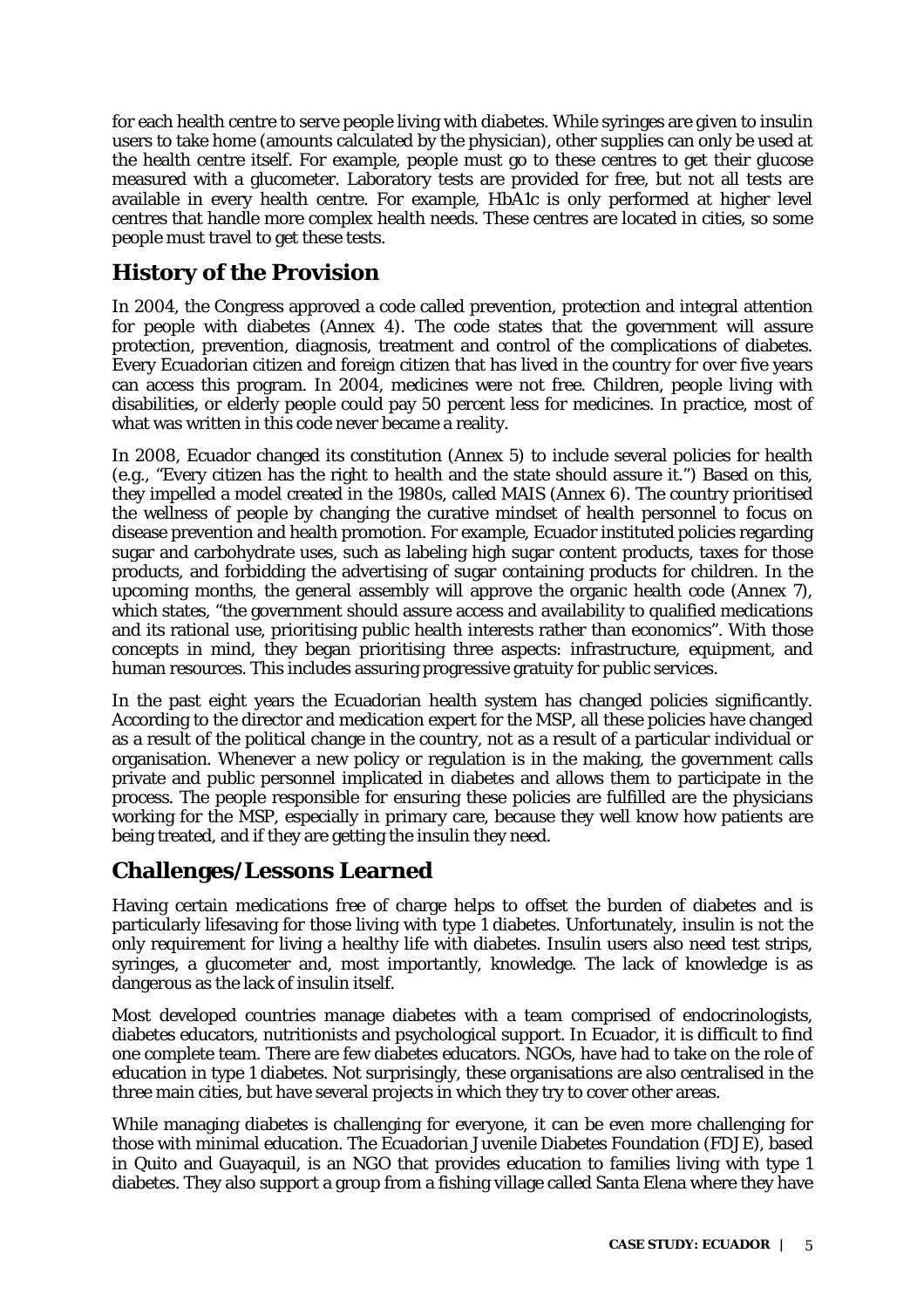low incomes and, for unknown reasons, a high prevalence of type 1 diabetes. Every four months, these families receive teaching experiences adapted to their cultural and educational level. As a result, they have achieved better control of the disease in their children.

Many changes have occurred in Ecuador over the past 20 years. Fifteen years ago, diabetes was barely on the radar. Today, insulin is given free by the MSP and several organisations try to provide analogues for some children. In the near future, it would be beneficial for Ecuador to begin following the best available diabetes treatment guidelines and the examples set by neighbouring countries, like Colombia, Argentina and Brazil. (6-7).

In Ecuador, if a person runs out of insulin, they must purchase insulin from a pharmacy and pay for it out-of-pocket. A study of economic impact in the country found that diabetes expenses can still take the majority of a family's income in some regions of the country, as shown in Figure 3. (8)

Figure 3. The percentage of health expenditures of the participating families is shown, the red line shows the 40 percent indicated by WHO for the catastrophic expenditure (9) percent indicated by WHO for the catastrophic expenditure (9)



Another issue with the current system is having such independency between districts in buying medicines. In this system, it is highly likely that several places will fail in getting all medicines needed by its population, as reported by a rural district director.

A problem must be understood before it can be solved. Ecuador still does not have any epidemiologic data for type 1 diabetes, specifically, and only limited information on type 2 diabetes. To start building a stronger base of knowledge for this disease, academia is now looking to several projects to create epidemiological data.

While the policy changes in the country are positive, it seems policies and changes being made are more for type 2 diabetes, and type 1 diabetes is barely seen as a public or political issue. More must be done to improve the lives of all of those living with diabetes in Ecuador.